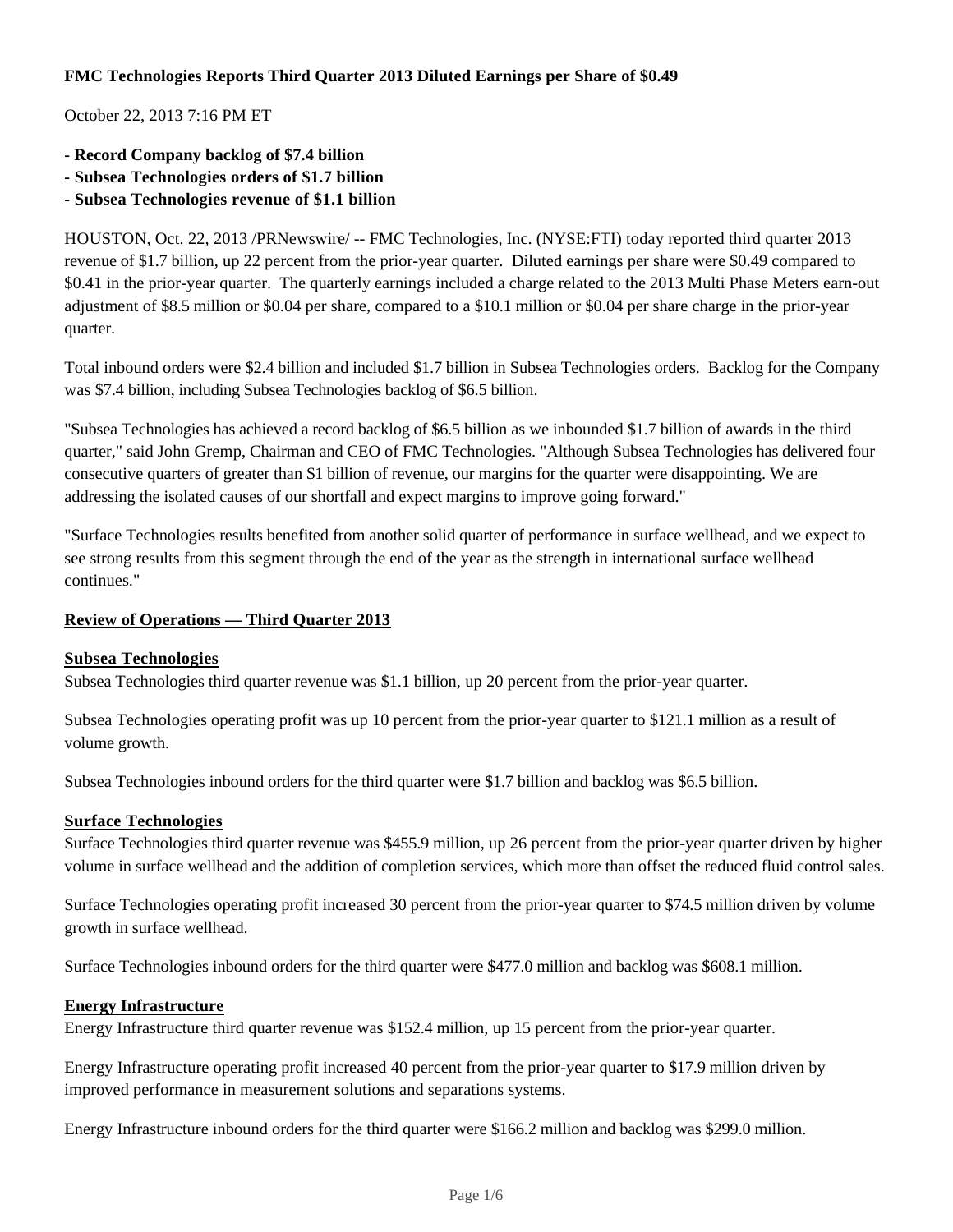# **Corporate Items**

Corporate expense in the third quarter was \$10.4 million, a decrease of \$1.1 million from the prior-year quarter. Other revenue and other expense, net, decreased \$2.2 million from the prior-year quarter to \$27.1 million, which includes a charge of \$8.5 million related to the earn-out associated with the acquisition of Multi Phase Meters.

The Company ended the quarter with net debt of \$1.2 billion. Net interest expense was \$8.2 million in the quarter.

The Company repurchased approximately 397,000 shares of common stock in the quarter, at an average cost of \$55.19 per share.

Depreciation and amortization for the third quarter was \$51.9 million, down \$0.2 million from the sequential quarter. Capital expenditures for the third quarter were \$80.8 million.

The Company recorded an effective tax rate of 30.9 percent for the third quarter.

### **Summary and Outlook**

FMC Technologies reported third quarter diluted earnings per share of \$0.49.

Total inbound orders of \$2.4 billion in the third quarter included \$1.7 billion in Subsea Technologies orders. The Company's backlog stands at \$7.4 billion, including Subsea Technologies backlog of \$6.5 billion.

The Company adjusted guidance for 2013 diluted earnings per share to a range of \$2.00 to \$2.10.

*FMC Technologies, Inc. (NYSE:FTI) is a leading global provider of technology solutions for the energy industry. Named by FORTUNE® Magazine as the World's Most Admired Oil and Gas Equipment, Service Company in 2012, the Company has approximately 19,000 employees and operates 30 production facilities in 16 countries. FMC Technologies designs, manufactures and services technologically sophisticated systems and products such as subsea production and processing systems, surface wellhead systems, high pressure fluid control equipment, measurement solutions, and marine loading systems for the oil and gas industry. For more information, visit www.fmctechnologies.com.*

This release contains "forward-looking statements" as defined in the Private Securities Litigation Reform Act of 1995. The words such as "expected," "continue," "outlook," and similar expressions are intended to identify forward-looking statements, which are generally not historical in nature. Such forward-looking statements involve significant risks, uncertainties and assumptions that could cause actual results to differ materially from our historical experience and our present expectations or projections. FMC Technologies cautions you not to place undue reliance on any forward-looking statements, which speak only as of the date hereof. Known material factors that could cause actual results to differ materially from those contemplated in the forward-looking statements include those set forth in the Company's filings with the Securities and Exchange Commission, including its Annual Report on Form 10-K, Quarterly Reports on Form 10-Q and Current Reports on Form 8-K, as well as the following: demand for our systems and services, which is affected by changes in the price of, and demand for, crude oil and natural gas in domestic and international markets; potential liabilities arising out of the installation or use of our systems; U.S. and international laws and regulations, including environmental regulations, that may increase our costs, limit the demand for our products and services or restrict our operations; disruptions in the political, regulatory, economic and social conditions of the foreign countries in which we conduct business; fluctuations in currency markets worldwide; cost overruns that may affect profit realized on our fixed price contracts; disruptions in the timely delivery of our backlog and its effect on our future sales, profitability, and our relationships with our customers; the cumulative loss of major contracts or alliances; deterioration in the future expected profitability or cash flows and its effect on our goodwill; rising costs and availability of raw materials; our dependence on the continuing services of key managers and employees and our ability to attract, retain and motivate additional highlyskilled employees for the operation and expansion of our business; a failure of our information technology infrastructure or any significant breach of security; our ability to develop and implement new technologies and services, as well as our ability to protect and maintain critical intellectual property assets; the outcome of uninsured claims and litigation against us; and a downgrade in the ratings of our debt could restrict our ability to access the debt capital markets. FMC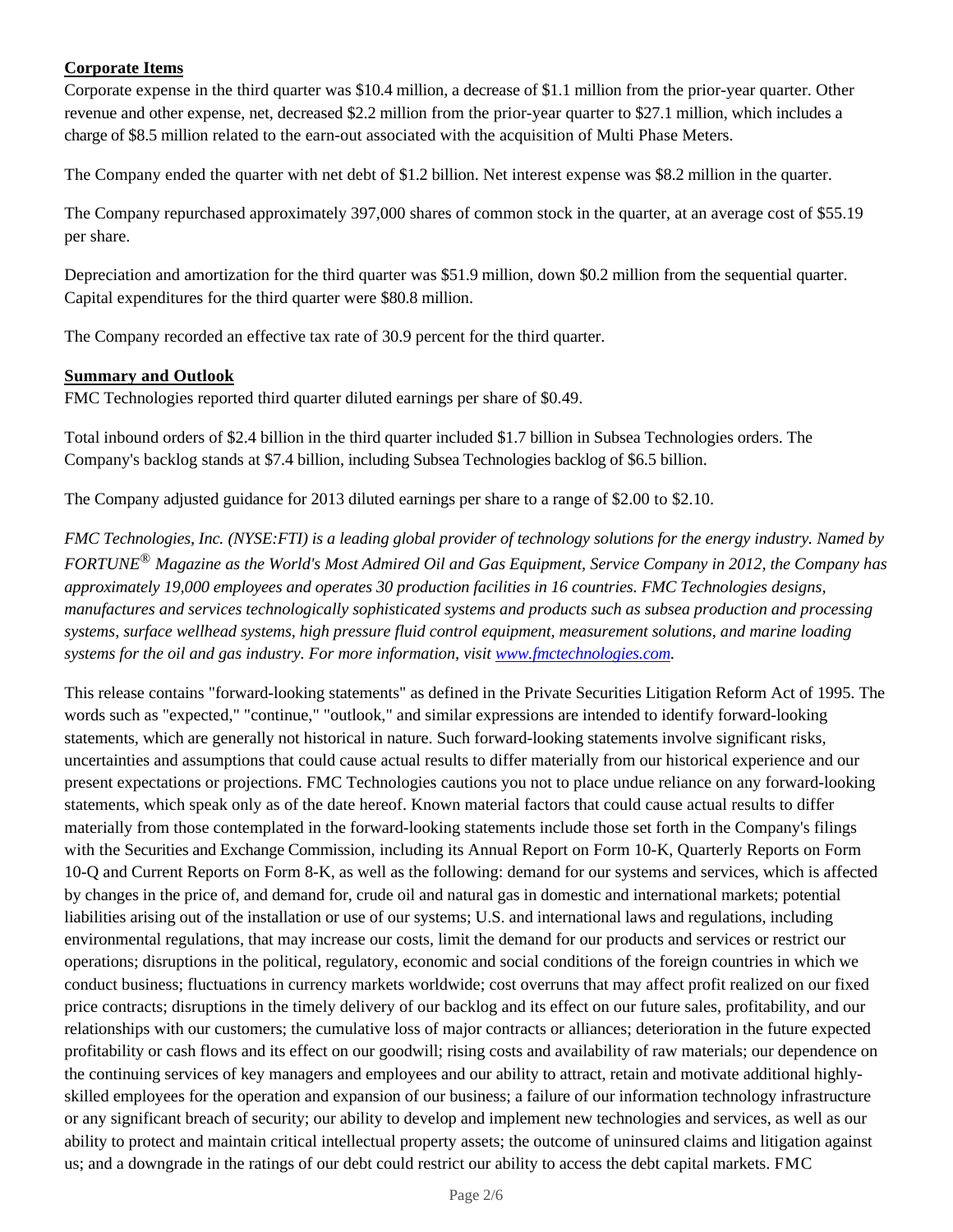Technologies undertakes no obligation to publicly update or revise any of its forward-looking statements after the date they are made, whether as a result of new information, future events or otherwise.

**FMC Technologies, Inc. will conduct its fourth quarter 2013 conference call at 9:00 a.m. ET on Friday, February 7, 2014. The event will be available at www.fmctechnologies.com. An archived audio replay will be available after the event at the same website address. In the event of a disruption of service or technical difficulty during the call, information will be posted at www.fmctechnologies.com/earnings.**

## **FMC TECHNOLOGIES, INC. AND CONSOLIDATED SUBSIDIARIES CONDENSED CONSOLIDATED STATEMENTS OF INCOME (In millions except per share amounts, unaudited)**

**Three Months Ended Nine Months Ended September 30 September 30 2013 2012 2013 2012** Revenue \$1,724.5 \$ 1,419.0 \$5,078.4 \$ 4,310.5 Costs and expenses 1,546.9 1,281.8 4,604.8 3,895.3 177.6 137.2 473.6 415.2 Other income (expense), net (0.2) 4.3 1.0 24.4 Income before net interest expense and income taxes 177.4 141.5 474.6 439.6 Net interest expense (8.2) (6.0) (25.1) (15.9) Income before income taxes 169.2 135.5 449.5 423.7 Provision for income taxes 51.8 35.0 122.0 110.3 Net income 117.4 100.5 327.5 313.4 Net income attributable to noncontrolling interests (1.4) (1.6) (3.9) (3.8) Net income attributable to FMC Technologies, Inc.  $$116.0$  \$98.9 \$323.6 \$309.6 Earnings per share attributable to FMC Technologies, Inc.: Basic \$0.49 \$ 0.41 \$1.36 \$1.29 Diluted \$0.49 \$ 0.41 \$1.35 \$1.28 Weighted average shares outstanding: Basic 238.2 239.5 238.4 239.9 Diluted 238.9 240.7 239.2 241.2

## **FMC TECHNOLOGIES, INC. AND CONSOLIDATED SUBSIDIARIES BUSINESS SEGMENT DATA**

**(Unaudited and in millions)**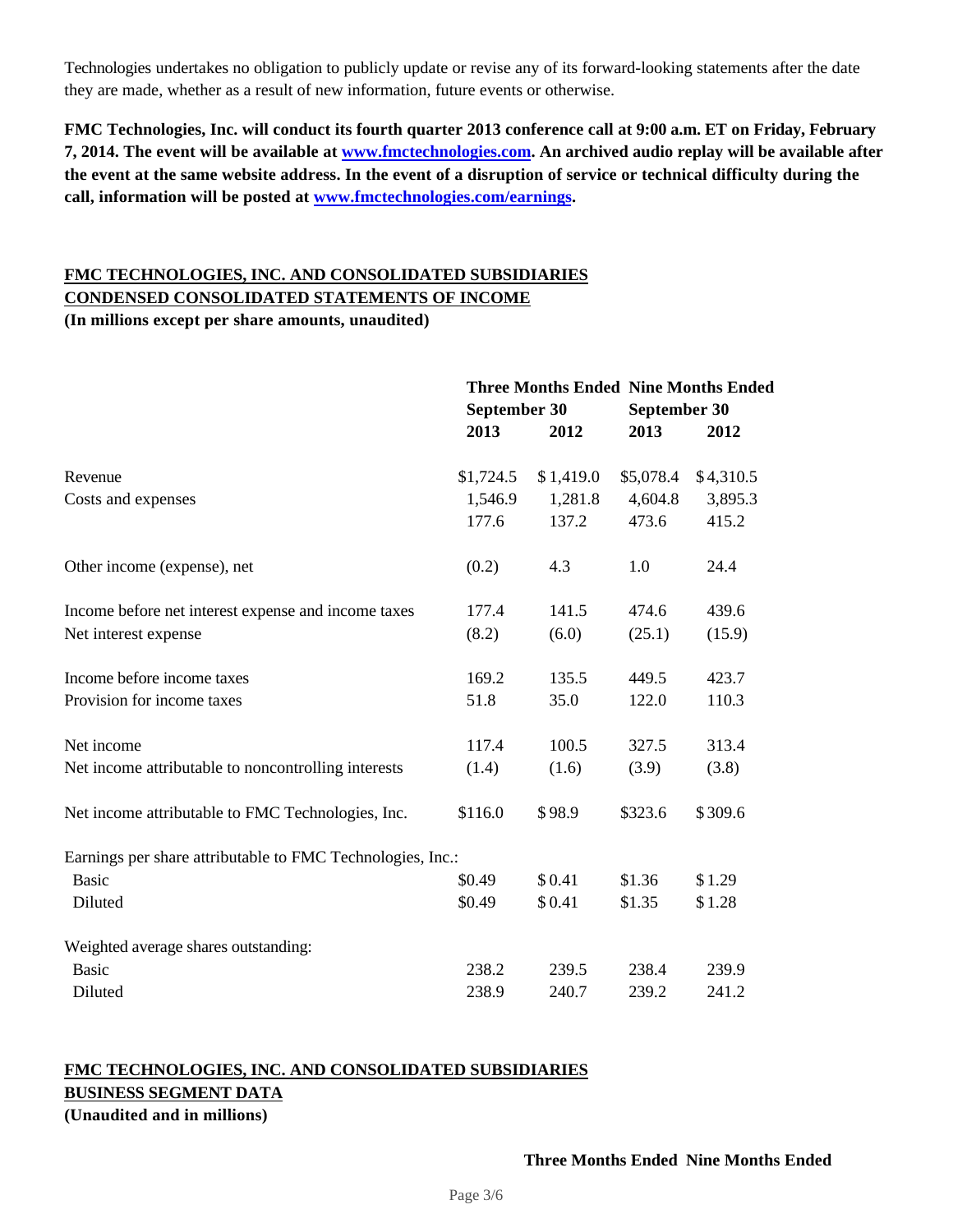|                                                                          |           | September 30 |           | September 30 |  |
|--------------------------------------------------------------------------|-----------|--------------|-----------|--------------|--|
|                                                                          | 2013      | 2012         | 2013      | 2012         |  |
| <b>Revenue</b>                                                           |           |              |           |              |  |
| Subsea Technologies                                                      | \$1,119.9 | \$929.8      | \$3,336.9 | \$2,772.3    |  |
| <b>Surface Technologies</b>                                              | 455.9     | 362.8        | 1,317.8   | 1,154.4      |  |
| <b>Energy Infrastructure</b>                                             | 152.4     | 132.4        | 444.6     | 406.5        |  |
| Other revenue (1) and intercompany eliminations                          | (3.7)     | (6.0)        | (20.9)    | (22.7)       |  |
|                                                                          | \$1,724.5 | \$1,419.0    | \$5,078.4 | \$4,310.5    |  |
| Income before income taxes                                               |           |              |           |              |  |
| Segment operating profit                                                 |           |              |           |              |  |
| Subsea Technologies                                                      | \$121.1   | \$110.4      | \$338.7   | \$286.4      |  |
| <b>Surface Technologies</b>                                              | 74.5      | 57.5         | 189.1     | 219.7        |  |
| <b>Energy Infrastructure</b>                                             | 17.9      | 12.8         | 51.7      | 40.0         |  |
| Total segment operating profit                                           | 213.5     | 180.7        | 579.5     | 546.1        |  |
| Corporate items                                                          |           |              |           |              |  |
| Corporate expense                                                        | (10.4)    | (11.5)       | (33.2)    | (30.4)       |  |
| Other revenue and other expense, net (1)                                 | (27.1)    | (29.3)       | (75.6)    | (79.9)       |  |
| Net interest expense                                                     | (8.2)     | (6.0)        | (25.1)    | (15.9)       |  |
| Total corporate items                                                    | (45.7)    | (46.8)       | (133.9)   | (126.2)      |  |
| Income before income taxes attributable to FMC Technologies, Inc.\$167.8 |           | \$133.9      | \$445.6   | \$419.9      |  |

(1) Other revenue comprises certain unrealized gains and losses on derivative instruments related to unexecuted sales contracts. Other expense, net, generally includes stock-based compensation, other employee benefits, LIFO adjustments, certain foreign exchange gains and losses, and the impact of unusual or strategic transactions not representative of segment operations.

# **FMC TECHNOLOGIES, INC. AND CONSOLIDATED SUBSIDIARIES**

**BUSINESS SEGMENT DATA**

**(Unaudited and in millions)**

|                                           |              |           |           | <b>Three Months Ended Nine Months Ended</b> |  |
|-------------------------------------------|--------------|-----------|-----------|---------------------------------------------|--|
|                                           | September 30 |           |           | September 30                                |  |
|                                           | 2013         | 2012      | 2013      | 2012                                        |  |
| <b>Inbound Orders</b>                     |              |           |           |                                             |  |
|                                           |              |           |           |                                             |  |
| Subsea Technologies                       | \$1,728.7    | \$885.5   | \$5,485.1 | \$3,191.3                                   |  |
| <b>Surface Technologies</b>               | 477.0        | 340.3     | 1,426.9   | 1,130.7                                     |  |
| <b>Energy Infrastructure</b>              | 166.2        | 157.5     | 444.9     | 496.6                                       |  |
| Intercompany eliminations and other (3.9) |              | (5.7)     | (29.6)    | (6.4)                                       |  |
| Total inbound orders                      | \$2,368.0    | \$1,377.6 | \$7,327.3 | \$4,812.2                                   |  |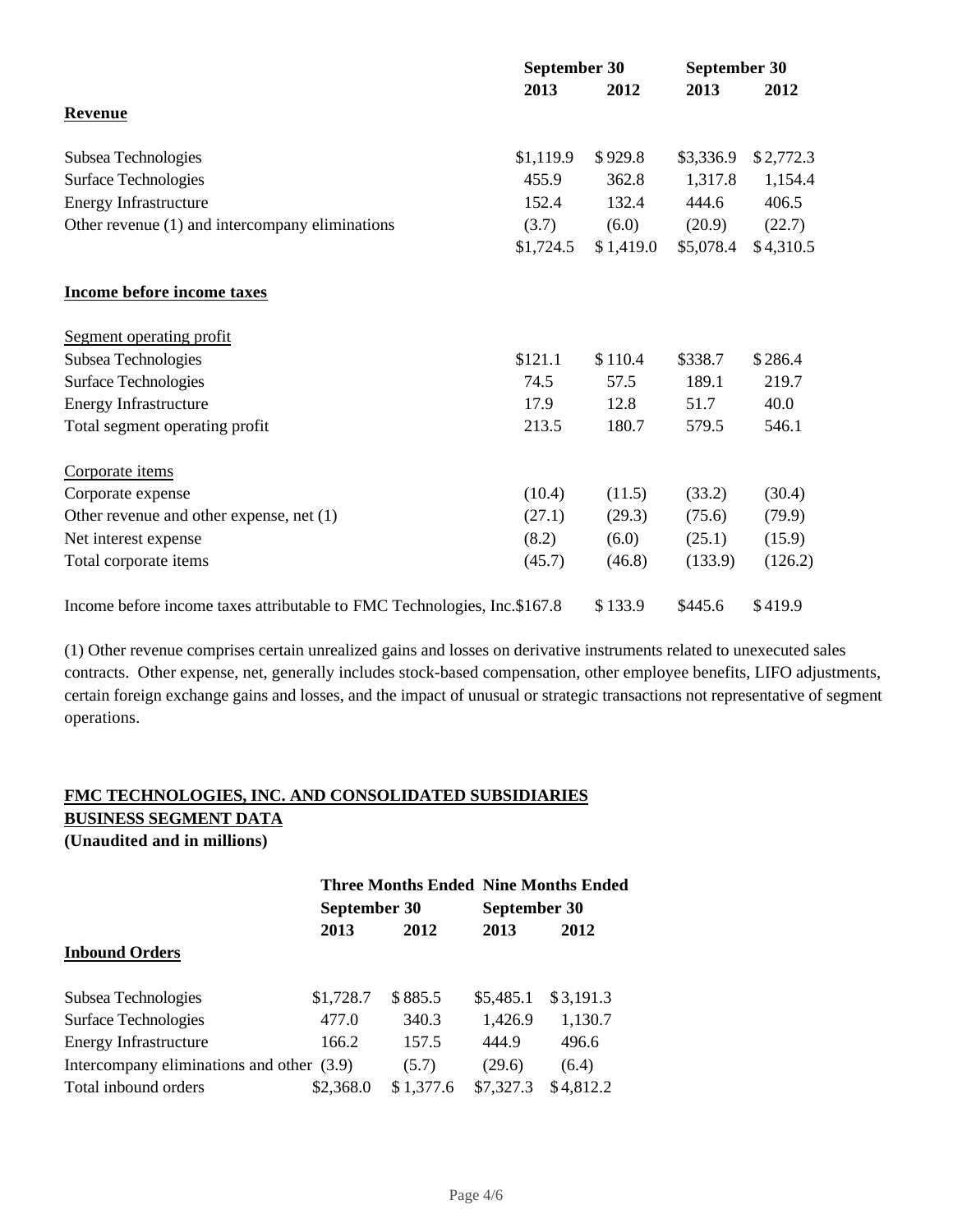|                              | September 30 |           |  |
|------------------------------|--------------|-----------|--|
|                              | 2013         | 2012      |  |
| <b>Order Backlog</b>         |              |           |  |
| Subsea Technologies          | \$6,467.5    | \$4,418.1 |  |
| Surface Technologies         | 608.1        | 554.6     |  |
| <b>Energy Infrastructure</b> | 299.0        | 310.5     |  |
| Intercompany eliminations    | (8.9)        | (1.0)     |  |
| Total order backlog          | \$7,365.7    | \$5,282.2 |  |

# **FMC TECHNOLOGIES, INC. AND CONSOLIDATED SUBSIDIARIES CONDENSED CONSOLIDATED BALANCE SHEETS (In millions)**

|                                                             | 2013<br>(Unaudited) | September 30, December 31,<br>2012 |
|-------------------------------------------------------------|---------------------|------------------------------------|
| Cash and cash equivalents                                   | \$360.2             | \$342.1                            |
| Trade receivables, net                                      | 1,918.5             | 1,765.5                            |
| Inventories, net                                            | 1,051.4             | 965.1                              |
| Other current assets                                        | 585.2               | 415.6                              |
| Total current assets                                        | 3,915.3             | 3,488.3                            |
| Property, plant and equipment, net                          | 1,324.9             | 1,243.5                            |
| Goodwill                                                    | 585.1               | 597.7                              |
| Intangible assets, net                                      | 323.6               | 347.4                              |
| Investments                                                 | 42.1                | 37.4                               |
| Other assets                                                | 233.9               | 188.6                              |
| Total assets                                                | \$6,424.9           | \$5,902.9                          |
| Short-term debt and current portion of long-term debt\$35.0 |                     | \$60.4                             |
| Accounts payable, trade                                     | 653.8               | 664.2                              |
| Advance payments and progress billings                      | 793.0               | 501.6                              |
| Other current liabilities                                   | 829.0               | 744.2                              |
| Total current liabilities                                   | 2,310.8             | 1,970.4                            |
| Long-term debt, less current portion                        | 1,540.9             | 1,580.4                            |
| Other liabilities                                           | 472.5               | 498.9                              |
| FMC Technologies, Inc. stockholders' equity                 | 2,082.9             | 1,836.9                            |
| Noncontrolling interest                                     | 17.8                | 16.3                               |
| Total liabilities and equity                                | \$6,424.9           | \$5,902.9                          |

# **FMC TECHNOLOGIES, INC. AND CONSOLIDATED SUBSIDIARIES CONDENSED CONSOLIDATED STATEMENTS OF CASH FLOWS (Unaudited and in millions)**